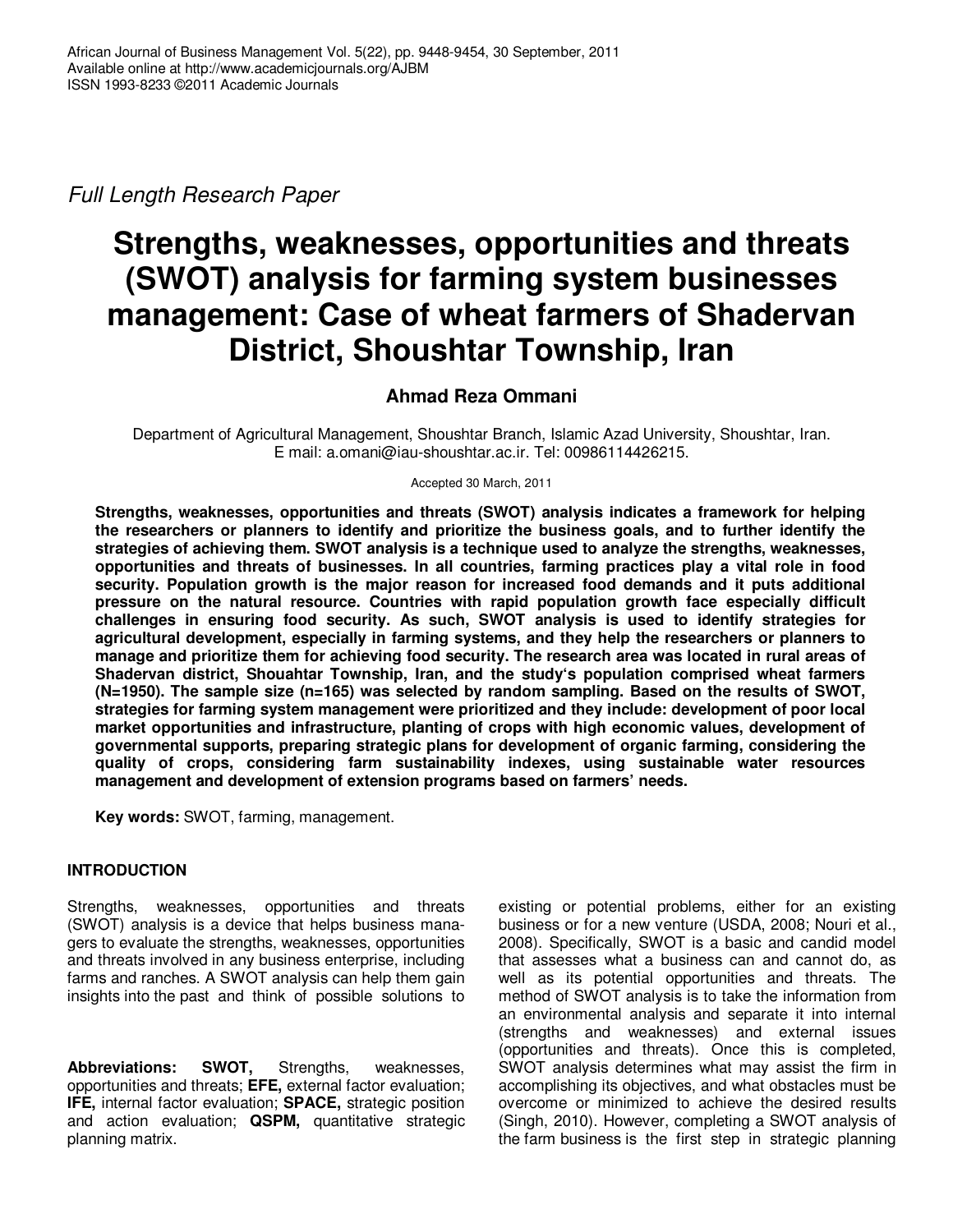**Table 1.** SWOT analysis matrix (Whalley, 2010).

|                      | <b>Strengths</b>                                                          | Weaknesses                                                                                           |
|----------------------|---------------------------------------------------------------------------|------------------------------------------------------------------------------------------------------|
| <b>Opportunities</b> | How do I use these strengths to take<br>advantage of these opportunities? | How do I overcome the weaknesses that<br>prevent me from taking advantage of these<br>opportunities? |
| <b>Threats</b>       | How do I use my strengths to reduce the<br>impact of threats?             | How do I address the weaknesses that will<br>make these threats a reality?                           |



**Figure 1.** The process of SWOT (Riston, 2008).

(Table 1 and Figure 1). Singh (2010) conducted SWOT analysis in identifying strategies for community development. Based on this exercise, the following five categories were identified and prioritized by villagers for the development of their village in future:

1. Conservation and utilization of natural resources (with particular reference to water and forest).

2. Development of the wasteland, agriculture and livestock sector.

3. Promotion of livelihoods resources and human resource development.

- 4. Promotion of health, cleanliness and education.
- 5. Development of village institutions.

Akca (2006) used SWOT for assessment of rural tourism in Turkey. As a result, Turkey has an important rural tourism potential. Shadervan district is located on the southwestern region of Shoushtar Township, Khouzestan Province of Iran. The total number of rural areas in this district is 60. Nonetheless, the reason for selecting this area for research is the significant role it plays on satisfying the food demands of the society.

#### **MATERIALS AND METHODS**

SWOT analysis technique was used to indicate the current constraints and future possibilities of the farming system business management in rural areas of Shadervan district, Shouahtar Township, Iran. The population of this study comprised wheat farmers (N=1950), and the sample size (n=165) was selected by random sampling.

In this study, the following phases were used:

- I) Designing external and internal factors matrix.
- II) Analyzing SWOT matrix.
- III) Designing quantitative strategic programming matrix (QSPM).
- IV) Priorities identified strategies.

#### **RESULTS**

#### **Designing external and internal factors evaluation matrix**

At this phase of the research, external (opportunities and threats) and internal (strengths and weaknesses) factors that affected the farming system of wheat farmers were evaluated. Based on the farmers' idea, each item was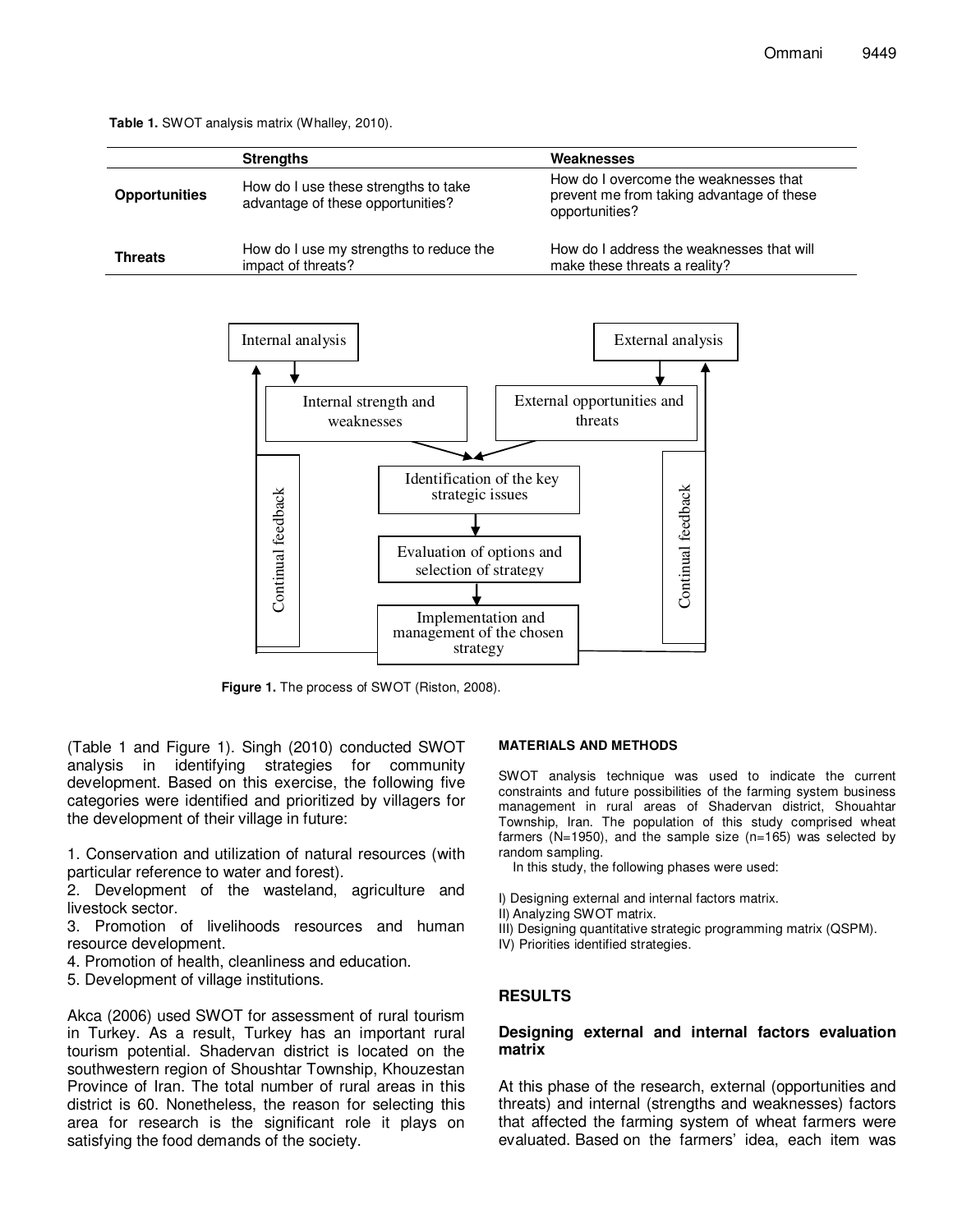**Table 2.** External factors evaluation (EFE) matrix.

|                | <b>External factor</b>                                                 | Weight | Rating | <b>Weighted score</b> |
|----------------|------------------------------------------------------------------------|--------|--------|-----------------------|
|                | New attitude regarding the role of agriculture in national development | 0.05   | 3      | 0.15                  |
| Opportunities  | The growth of the population                                           | 0.09   | 4      | 0.36                  |
|                | The increasing information technology                                  | 0.06   | 4      | 0.24                  |
|                | The increasing industries that are related to agriculture              | 0.07   | 3      | 0.21                  |
|                | The development of new technologies                                    | 0.08   | 3      | 0.24                  |
|                | Governmental support in policy programs for agriculture.               | 0.05   | 3      | 0.15                  |
|                | Total                                                                  | 0.40   |        | 1.35                  |
|                |                                                                        |        |        |                       |
| <b>Threats</b> | Incoherent government policies                                         | 0.09   | 2      | 0.18                  |
|                | Production risk                                                        | 0.08   | 2      | 0.16                  |
|                | Marketing and prices risk                                              | 0.08   | 2      | 0.16                  |
|                | The price of inputs have a large tolerance                             | 0.07   |        | 0.07                  |
|                | Rainfall is very low                                                   | 0.08   |        | 0.08                  |
|                | The price of crops is low                                              | 0.10   | 2      | 0.20                  |
|                | Increasing use of external inputs                                      | 0.10   | 2      | 0.20                  |
|                | Total                                                                  | 0.60   |        | 1.05                  |
|                | Total weighted score                                                   |        |        | 2.45                  |



**Figure 2.** SPACE matrix.

evaluated. Based on the farmers' idea, each item was ranked and the importance ratio coefficient was identified. More so, based on the results, the score of the external and internal factors was 2.45 and 2.46, respectively.

## **External factor evaluation (EFE) matrix (Table 2)**

The first part of the SWOT analysis requires looking outside our business at issues that we cannot control but can manage to enhance or reduce their impact on our

business. External factor evaluation (EFE) matrix is a strategic-management tool often used for assessment of the current business conditions. It is a good tool used to visualize and prioritize the opportunities and threats that a business is facing. Riston (2008) pointed out that the benefits of external analysis include:

i) Increasing managerial awareness of environmental changes.

- ii) Improving resources' allocation decisions.
- iii) Facilitating risk management.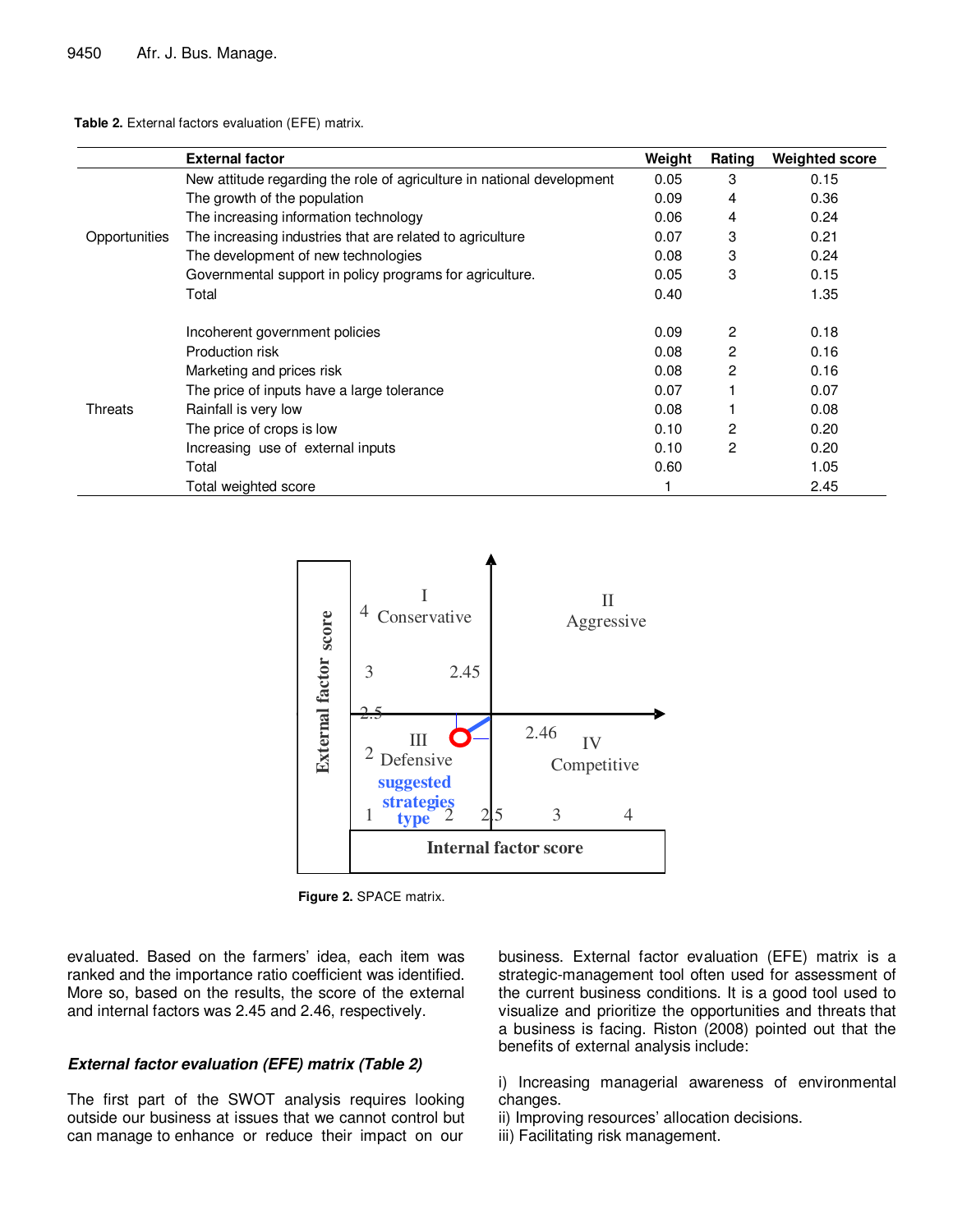

**Figure 3.** SWOT matrix.

iv) Acting as an early warning system.

v) Focusing on the primary influences of strategic change.

However, the EFE matrix process uses the following five steps:

1. List factors: The first step is to gather a list of external factors and divide them into two groups: opportunities and threats.

2. Assign weights: Weight is assigned to each factor. The value of each weight should be between 0 and 1 (or alternatively between 10 and 100 if the 10 to 100 scale is used). Zero means the factor is not important, while one or hundred means the factor is the most influential and critical. However, the total value of all weights put together should equal 1 or 100.

3. Rate factors: Rating is assigned to each factor, and is between 1 and 4. Rating indicates how effective the firm's current strategies respond to the factor.

Rating captures whether the factor represents a major threat (rating  $= 1$ ), a minor threat (rating  $= 2$ ), a minor opportunity (rating  $= 3$ ), or a major opportunity (rating  $=$ 4). If rating scale 1 to 4 is used, then strengths must receive a 4 or 3 rating and weaknesses must receive a 1 or 2 rating.

4. Multiply weights by ratings: Multiply each factor weight with its rating in order to calculate its weighted score.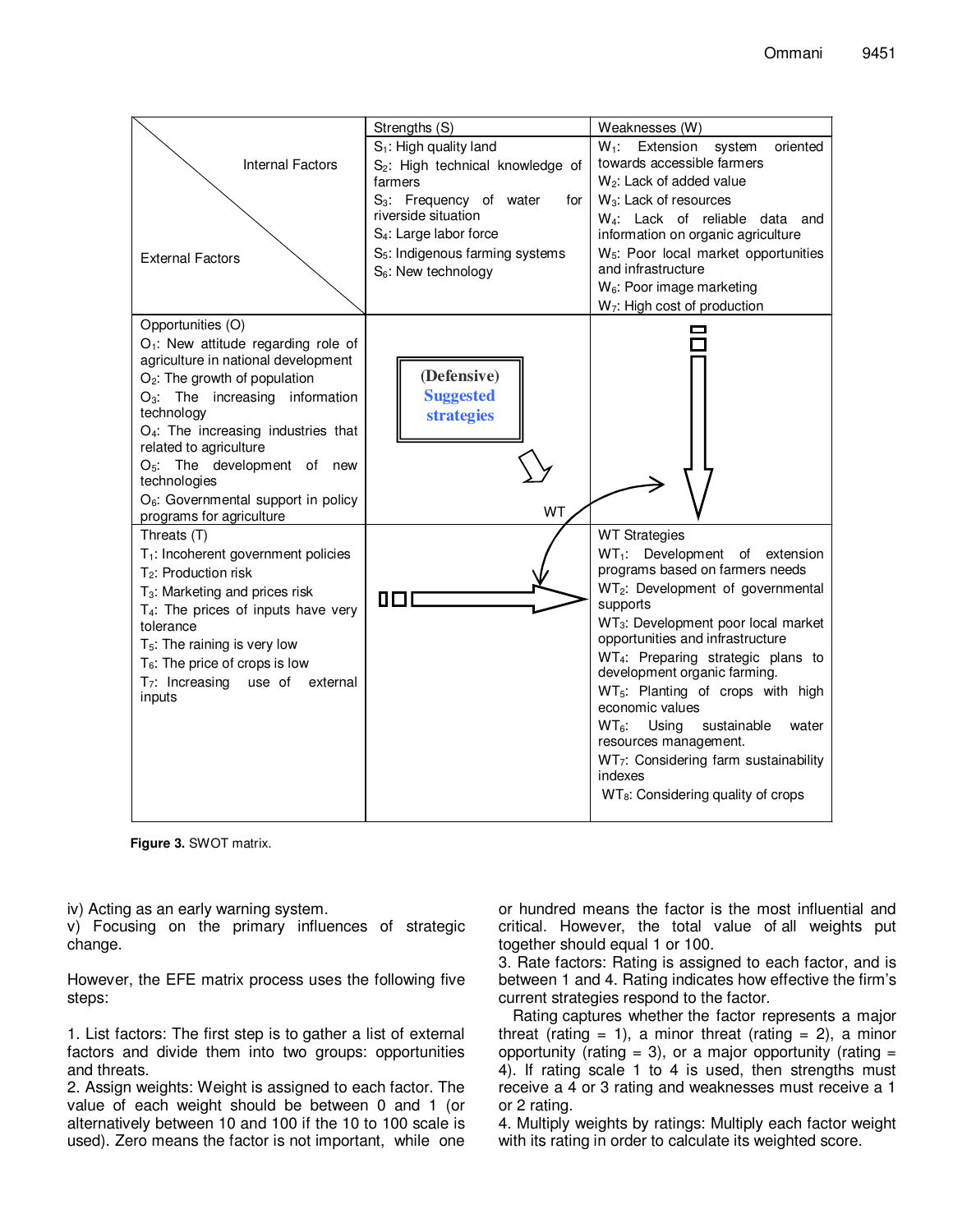**Table 3.** Internal factors evaluation matrix (IFEM).

|            | <b>External factor</b>                                       | Weight | Rating | <b>Weighted score</b> |
|------------|--------------------------------------------------------------|--------|--------|-----------------------|
| Strengths  | High quality land                                            | 0.07   | 3      | 0.21                  |
|            | High technical knowledge of farmers                          | 0.06   | 4      | 0.24                  |
|            | Frequency of water for riverside situation                   | 0.06   | 4      | 0.24                  |
|            | Large labor force                                            | 0.07   | 3      | 0.21                  |
|            | Indigenous farming systems                                   | 0.09   | 3      | 0.27                  |
|            | New technology                                               | 0.07   | 3      | 0.21                  |
|            | Total                                                        | 0.42   |        | 1.38                  |
| Weaknesses | Extension system oriented towards accessible farmers         | 0.08   | 2      | 0.18                  |
|            | Lack of added value                                          | 0.08   | 2      | 0.16                  |
|            | Lack of resources                                            | 0.08   | 2      | 0.16                  |
|            | Lack of reliable data and information on organic agriculture | 0.07   |        | 0.07                  |
|            | Poor local market opportunities and infrastructure           | 0.08   |        | 0.08                  |
|            | Poor image marketing                                         | 0.10   | 2      | 0.20                  |
|            | High cost of production                                      | 0.09   | 2      | 0.18                  |
|            | Total                                                        | 0.58   |        | 1.08                  |
|            | Total weighted score                                         |        |        | 2.46                  |

5. Total all weighted scores: Add all the weighted scores of each factor, in order to calculate the company's total weighted score.

#### **Internal factor evaluation (IFE) matrix (Table 3)**

Internal factor evaluation (IFE) matrix is a strategic management tool used for evaluating strengths and weaknesses in functional areas of a business. The IFE matrix together with the EFE matrix is a strategyformulation tool that can be utilized to evaluate the performance of a company with regards to the identified internal strengths and weaknesses of a company. The IFE matrix can be created using the following 3 steps:

1. Key internal factors: The first step is to identify strengths and weaknesses.

2. Weights: IFE matrix assigns a weight that ranges from 0.00 to 1.00 for each factor. The weight assigned to a given factor indicates the relative importance of the factor. Zero means not important, while one indicates very important.

3. Rating: Practitioners usually use rating on a scale from 1 to 4. Rating captures whether the factor represents a major weakness (rating  $= 1$ ), a minor weakness (rating  $=$ 2), a minor strength (rating  $= 3$ ), or a major strength  $(rating = 4)$ .

## **Strategic position and action evaluation (SPACE) matrix**

The strategic position and action evaluation (SPACE)

matrix is a management tool used to analyze a company's business. It is used to determine what type of strategy a business should undertake. The SPACE matrix is broken down into four quadrants, where each quadrant suggests a different type or nature of strategy: aggressive, conservative, defensive and competitive. However, the SPACE matrix analysis functions upon two internal and two external strategic dimensions (Figure 2).

## **Strengths, weaknesses, opportunities and threats (SWOT) matrix (Figure 3)**

SWOT is the first step of planning and it helps planners to focus on key subjects. SWOT method is a key tool used in businesses to formulate strategic plans.

SWOT matrix comprises four strategic groups:

(1) How strengths are used to take advantage of opportunities.

(2) How weaknesses are reduced by taking advantage of opportunities.

(3) How strengths are used to reduce the impact of threats.

(4) How weaknesses that will make these threats a reality are addressed.

Based on SPACE matrix, group III strategies (defensive) are the suggested strategies for agricultural development.

#### **Quantitative strategic planning matrix (QSPM)**

A basic principle of the quantitative strategic planning matrix (QSPM) is that businesses need to systematically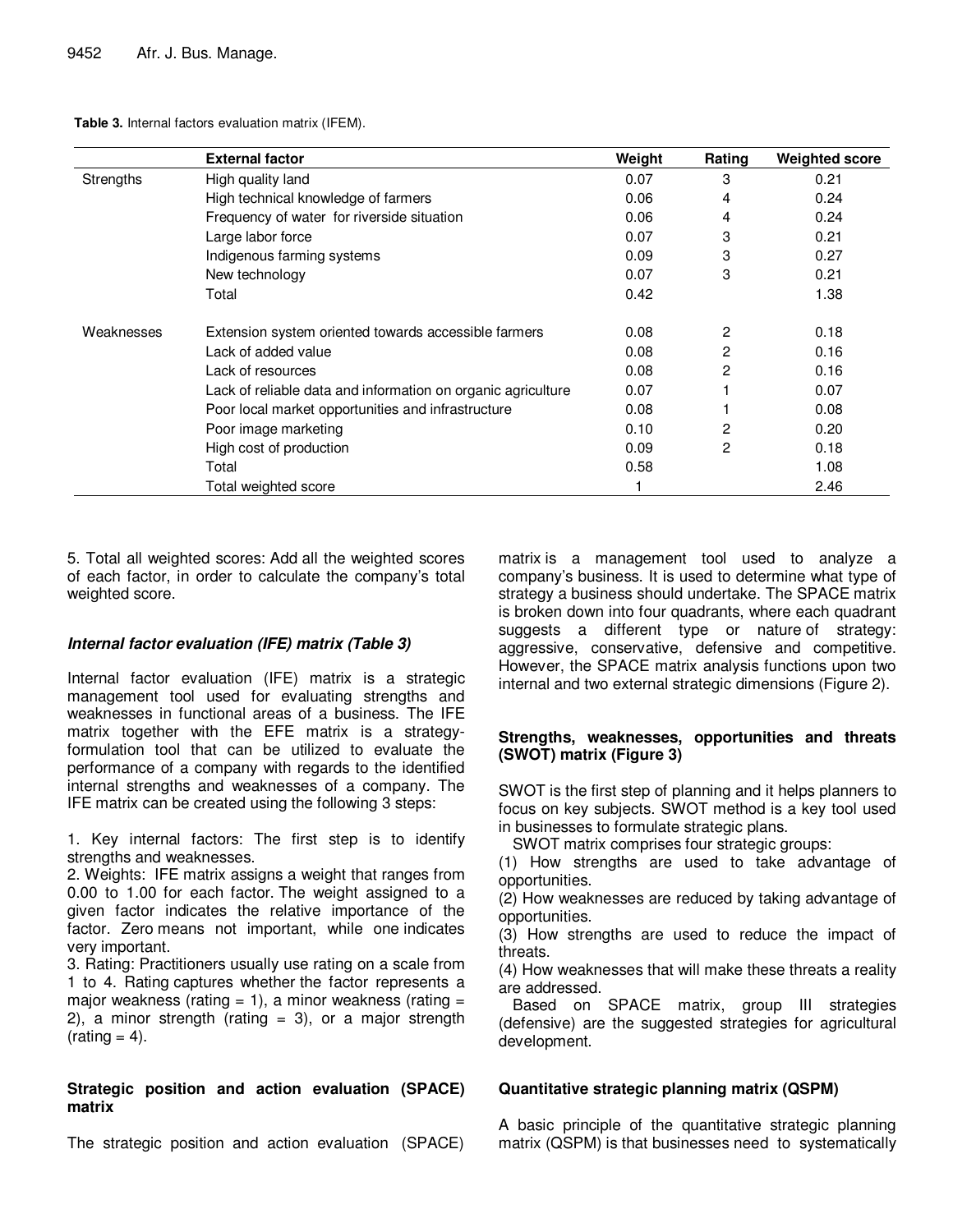**Table 4.** QSPM.

| <b>Key</b>     |        | WT <sub>1</sub> |            | WT <sub>2</sub> |            | WT <sub>3</sub> |      | WT <sub>4</sub> |      | WT <sub>5</sub> |            | $WT_6$         |      | WT <sub>7</sub> |      | WT <sub>8</sub> |      |
|----------------|--------|-----------------|------------|-----------------|------------|-----------------|------|-----------------|------|-----------------|------------|----------------|------|-----------------|------|-----------------|------|
| factor         | Weight | AS              | <b>TAS</b> | <b>AS</b>       | <b>TAS</b> | <b>AS</b>       | TAS  | AS              | TAS  | AS              | <b>TAS</b> | AS             | TAS  | AS              | TAS  | AS              | TAS  |
| O <sub>1</sub> | 0.05   | 2               | 0.1        | 4               | 0.2        | 3               | 0.15 | 4               | 0.2  | 4               | 0.2        | 3              | 0.15 | 4               | 0.2  | $\overline{4}$  | 0.2  |
| O <sub>2</sub> | 0.09   | 1               | 0.09       | 2               | 0.18       | 2               | 0.18 | 3               | 0.27 | 4               | 0.36       | 3              | 0.27 | 3               | 0.27 | 3               | 0.27 |
| $O_3$          | 0.06   | 3               | 0.18       | 3               | 0.18       | 3               | 0.18 | 3               | 0.18 | 3               | 0.18       | 3              | 0.18 | 3               | 0.18 | 3               | 0.18 |
| $O_4$          | 0.07   | 2               | 0.14       | 3               | 0.21       | 3               | 0.21 | 2               | 0.14 | 2               | 0.14       | 2              | 0.14 | 2               | 0.14 | 3               | 0.21 |
| O <sub>5</sub> | 0.08   | 3               | 0.24       | 3               | 0.24       | 3               | 0.24 | 3               | 0.24 | 3               | 0.24       | 3              | 0.24 | 3               | 0.24 | 3               | 0.24 |
| $O_6$          | 0.05   | 2               | 0.1        | 4               | 0.2        | 4               | 0.2  | 3               | 0.15 | 2               | 0.1        | 3              | 0.15 | 3               | 0.15 | 2               | 0.1  |
| $T_1$          | 0.09   | 3               | 0.27       | 4               | 0.36       | 3               | 0.27 | 2               | 0.18 | 2               | 0.18       | 2              | 0.18 | 2               | 0.18 | $\overline{2}$  | 0.18 |
| T <sub>2</sub> | 0.08   | 3               | 0.24       | 3               | 0.24       | 2               | 0.16 | 2               | 0.16 | 3               | 0.24       | 2              | 0.16 | 2               | 0.16 | 3               | 0.24 |
| $T_3$          | 0.08   | 3               | 0.24       | 3               | 0.24       | 4               | 0.32 | $\overline{c}$  | 0.16 | 3               | 0.24       | 2              | 0.16 | 3               | 0.24 | 3               | 0.24 |
| T <sub>4</sub> | 0.07   | 3               | 0.21       | 2               | 0.14       | 4               | 0.28 | 2               | 0.14 | 2               | 0.14       | 2              | 0.14 | 3               | 0.21 | 2               | 0.14 |
| T <sub>5</sub> | 0.08   | 1               | 0.08       | 2               | 0.16       | 1               | 0.08 | 1               | 0.08 | 2               | 0.16       | 2              | 0.16 | 1               | 0.08 | 1               | 0.08 |
| $T_6$          | 0.10   | 1               | 0.1        | 1               | 0.1        | 4               | 0.4  | 3               | 0.3  | 4               | 0.4        | 2              | 0.2  | 3               | 0.3  | 3               | 0.3  |
| T <sub>7</sub> | 0.05   | 3               | 0.15       | 3               | 0.15       | 2               | 0.1  | 4               | 0.2  | 2               | 0.1        | 2              | 0.1  | 3               | 0.15 | 3               | 0.15 |
| $S_1$          | 0.07   | 3               | 0.21       | 2               | 0.14       | 3               | 0.21 | 3               | 0.21 | 3               | 0.21       | 2              | 0.14 | 2               | 0.14 | $\overline{c}$  | 0.14 |
| S <sub>2</sub> | 0.06   | 3               | 0.18       | 3               | 0.18       | 3               | 0.18 | 3               | 0.18 | 3               | 0.18       | $\overline{c}$ | 0.12 | 3               | 0.18 | 3               | 0.18 |
| $S_3$          | 0.06   | 2               | 0.12       | 3               | 0.18       | 2               | 0.12 | 2               | 0.12 | 3               | 0.18       | 4              | 0.24 | 2               | 0.12 | 2               | 0.12 |
| $S_4$          | 0.07   | 2               | 0.14       | 3               | 0.21       | 2               | 0.14 | 2               | 0.14 | 2               | 0.14       | 4              | 0.28 | 2               | 0.14 | 2               | 0.14 |
| $S_5$          | 0.09   | 2               | 0.18       | 2               | 0.18       | 1               | 0.09 | 2               | 0.18 | 2               | 0.18       | 1              | 0.09 | 3               | 0.27 | 3               | 0.27 |
| $S_6$          | 0.07   | 2               | 0.14       | 2               | 0.14       | 3               | 0.21 | 3               | 0.21 | 3               | 0.21       | 2              | 0.14 | 3               | 0.21 | 3               | 0.21 |
| $W_1$          | 0.08   | 3               | 0.24       | 3               | 0.24       | 2               | 0.16 | 3               | 0.24 | 2               | 0.16       | 2              | 0.16 | 3               | 0.24 | 3               | 0.24 |
| $W_2$          | 0.08   | 2               | 0.16       | 3               | 0.24       | 3               | 0.24 | 3               | 0.24 | 4               | 0.32       | 3              | 0.24 | 3               | 0.24 | 3               | 0.24 |
| $W_3$          | 0.08   | 2               | 0.16       | 2               | 0.16       | 2               | 0.16 | 2               | 0.16 | 2               | 0.16       | 2              | 0.16 | 3               | 0.24 | $\overline{2}$  | 0.16 |
| $W_4$          | 0.07   | 3               | 0.21       | 2               | 0.14       | 2               | 0.14 | 4               | 0.28 | 2               | 0.14       | 3              | 0.21 | 3               | 0.21 | 4               | 0.28 |
| $W_5$          | 0.08   | 2               | 0.16       | 2               | 0.16       | 4               | 0.32 | 3               | 0.24 | 3               | 0.24       | 3              | 0.24 | 2               | 0.16 | 2               | 0.16 |
| $W_6$          | 0.10   | 3               | 0.3        | 3               | 0.3        | 4               | 0.4  | 3               | 0.3  | 2               | 0.2        | 2              | 0.2  | 2               | 0.2  | 2               | 0.2  |
| W <sub>7</sub> | 0.09   | 2               | 0.18       | 3               | 0.27       | 3               | 0.27 | $\overline{c}$  | 0.18 | 2               | 0.18       | 2              | 0.18 | 2               | 0.18 | 2               | 0.18 |
| <b>STAS</b>    |        |                 | 4.52       |                 | 5.14       |                 | 5.41 |                 | 5.08 |                 | 5.18       |                | 4.63 |                 | 5.03 |                 | 5.05 |
| Priority       |        |                 | 8          |                 | 3          |                 |      |                 | 4    |                 | 2          |                | 7    |                 | 6    |                 | 5    |

[Attractiveness scores (AS) is:  $1 = \text{not}$  attractive,  $2 = \text{somewhat}$  attractive,  $3 = \text{reasonably}$  attractive, and  $4 = \text{highly}$  attractive].

assess their external and internal environments, conduct research, carefully evaluate the pros and cons of various alternatives, perform analyses, and then decide upon a particular course of action (David et al., 2008).

The QSPM approach attempts to objectively select the best strategy for a business. Although, the left column of a QSPM consists of external and internal key factors, the left column of a QSPM lists factors is obtained directly from the EFE and IFE matrixes. The top row consists of feasible alternative strategies derived from the SWOT analysis and SPACE matrix. However, the first column with numbers includes weights assigned to factors.

Attractiveness scores (AS) in the QSPM indicate how each factor is important or attractive to each alternative strategy. The range for attractiveness scores is  $1 = not$ attractive,  $2 =$  somewhat attractive,  $3 =$  reasonably attractive and  $4 =$  highly attractive.

 Total attractiveness scores (TAS) indicate the relative attractiveness of each key factor and the related individual strategy. However, the sum of the total

attractiveness score (STAS) is calculated by adding the total attractiveness scores in each strategy column of the QSPM.

The QSPM sum total attractiveness scores reveal which strategy is most attractive. Higher scores point at a more attractive strategy, considering all the relevant external and internal critical factors that could affect the strategic decision (Table 4). The range for attractiveness scores is  $1 = \text{not attractive}$ ,  $2 = \text{somewhat attractive}$ ,  $3 =$ reasonably attractive, and  $4$  = highly attractive. Based on the results of QSPM, the WT strategies are prioritized as follows:

1) WT3: Development of poor local market opportunities and infrastructure.

2) WT5: Planting of crops with high economic values.

3) WT2: Development of governmental supports.

4) WT4: Preparing strategic plans to development of organic farming.

5) WT8: Considering the quality of crops.